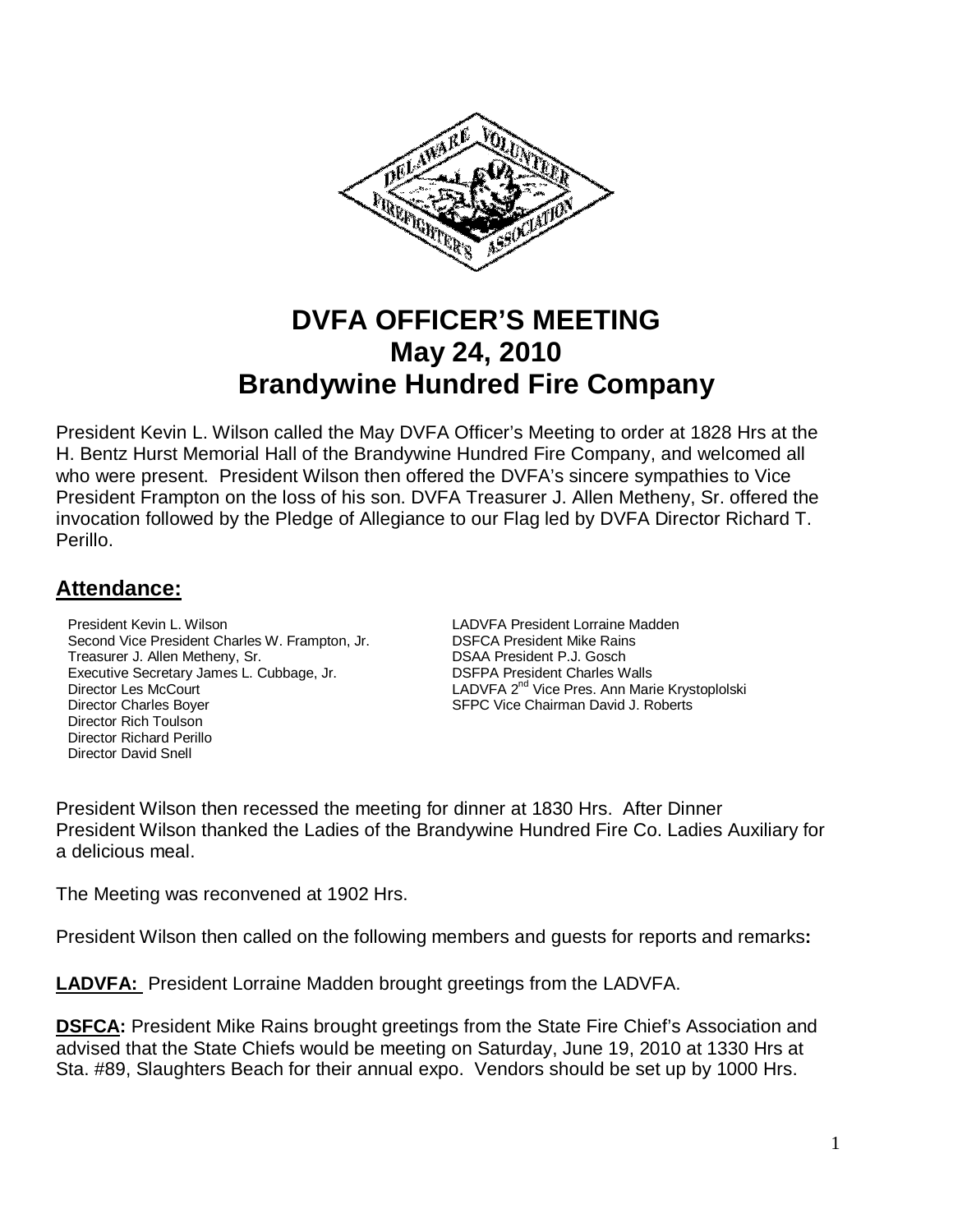**DSFPA:** President Charles Walls brought greetings advised that they have had their elections and the new Officers will be installed at the Conference.

**DSAA :**President P.J. Gosch brought greetings from the State Ambulance Association and advised that they will be again meeting along with the State Chiefs on June 19, 2010. Stated that the Protocols and Ambulance Regulations are under review. She then commented on her activities when she attended EMS on the Hill in Washington, DC on May 3 & 4.

**SFPC:** Vice Chairman David J. Roberts advised that the SFPC is working on the rewrite of Title 16 of the Delaware Code. It has been distributed to the SFPC Members and after their review will be forwarded to the DVFA Officers within the week. He then briefly discussed the revoking of an EMT's certification by Dr. Megargel and the actions of the SFPC.

#### **President Kevin L. Wilson** reported on the following items:

**Pass Through Funds** Advised that the Chair Officer's have been attempting to have The Fire Prevention Matching Funds and the Immunization Funds returned to the Budget for the Delaware Fire Service

**Meeting with Governor Markell** Reported that on May 6, 2010 the DVFA Officers meet with Governor Jack A. Markell and discussed several issues with the Governor and his staff including funding for pass through funds, no further reductions in Grant in Aid with the possibility of returning funds reduced in previous years, additional funding for the Revolving Loan Program and a dedicated funding source to assist with the rising cost of providing EMS service to the Citizens of Delaware

**Meeting with the Insurance Commissioner** Advised that we have a meeting scheduled with Insurance Commissioner Karen Weldin Stewart for May 26, 2010 to discuss the loss of funds from the Insurance Premium Rebate Tax and future trends.

**Meeting with the State Auditor** Reported that the Chair Officers had meet with State Auditor R. Thomas Wagner to discuss funding trends and to discuss preparing a report on the "Costs of EMS in Delaware".

**Meeting with State/County Fire Service Affairs Committee** Advised that the DVFA Chair Officer's meet with the elected members of the Fire Service who serve in the General Assembly or County Councils on May 5, 2010. Reviewed several legislative issues and discussed possible funding issues.

**Meeting with Del Dot** Advised that the DVFA Officers are attempting to schedule a meeting with Secretary Wicks of Del Dot to discuss issues that arose during the Snow Storm and to ensure that they do not reoccur in future weather events.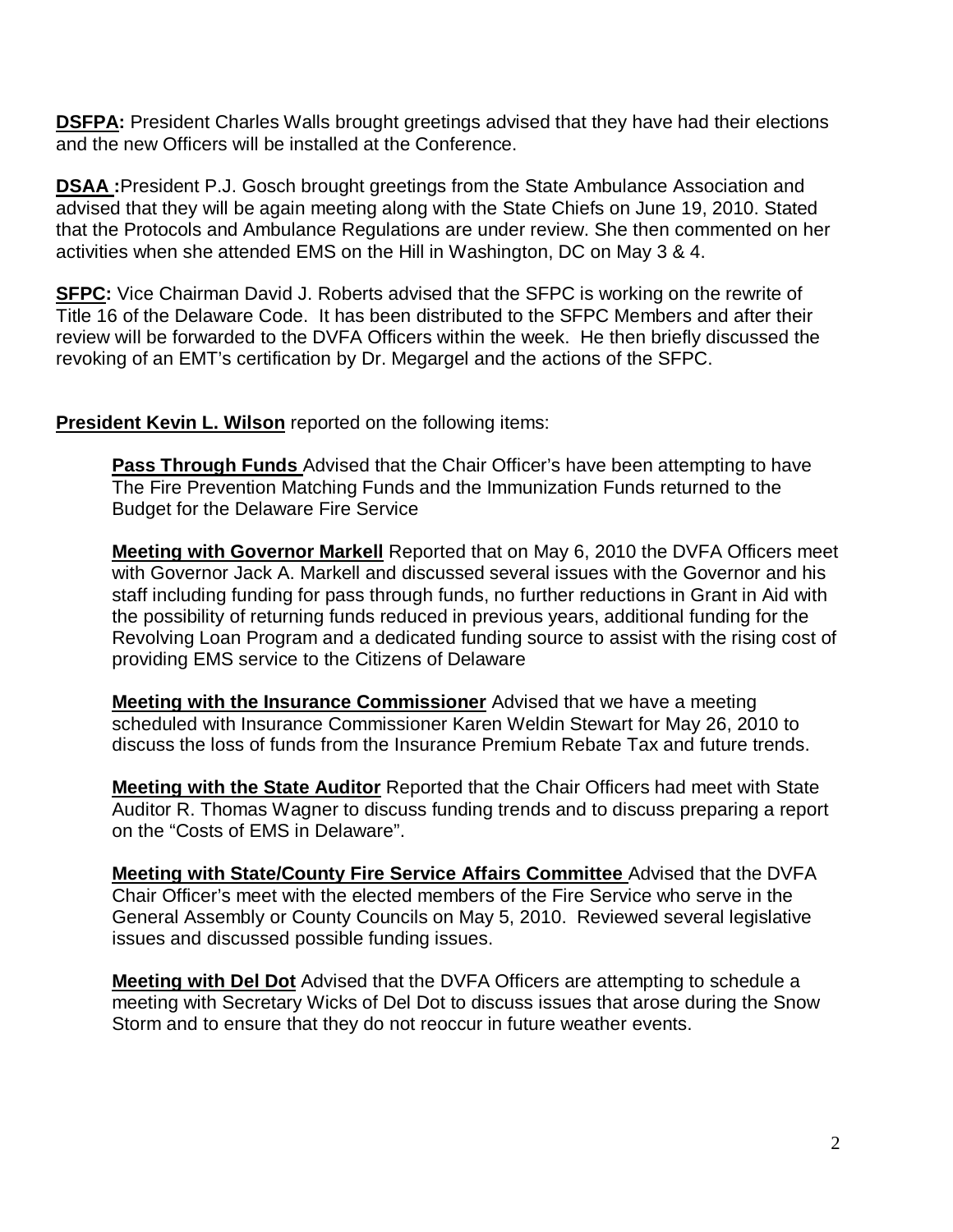**Governmental Affairs** Stated that 1<sup>st</sup> Vice President Tobin, Chairman Governmental Affairs Committee and the Sussex County Fire Chiefs held a very successful meeting with the Sussex County Legislators at the Indian River Fire Company on May 17<sup>th</sup>.

**DVFA Monument** Advised that on Sunday, June 13<sup>th</sup> at 2:00 PM a ceremony will be held to honor the nine names being added from the Wilmington Fire Department.

**Long Range Planning** Reported that he and 1<sup>st</sup> VP Tobin have been in discussion of forming a Five and Ten year Long Range Planning Committee to assist in planning the mission and objective of the DVFA in the future.

**DVFA Executive Committee Review Ad Hoc Committee** Reported that Chairman Marvel is still receiving additional comments before they review all aspects of the Executive Committee Meeting and make recommendations for changes, additions or deletions to the present meetings format.

**Conference Re-organization Committee** Stated that he take action at the June Executive Committee Meeting on the recommendations of the Conference Re-Organization Committee. A discussion was held on many of the aspects of the Conference.

**First Vice President William F. Tobin, Jr.** was excused to a conflicting business meeting

**Second Vice President Charles W. Frampton, Jr.** Reported that the training for the Voter Registration Committee has been completed and they will visit any fire company to assist with registration of their members.

**Treasurer J. Allen Metheny, Sr** Advised that the Fire Prevention Matching funds totaling \$79,499.82 have been received from the State Fire Prevention Commission and will be distributed in the near future.

**NVFC** Director Metheny advised that the Spring Meeting of the Council was held in Alexandria, VA at the end of April. The Council established an EMS/Rescue section at that meeting to deal with EMS issues. Also the reauthorization of the AFG/Safer Grants are a priority along with the Rebanding issue.

**Federal Legislative Issues** DVFA PP Stephen P. Austin was excused. Executive Secretary Cubbage reported that the NFPA is in the process of considering a committee to prepare a Roadway Incident Standard. Also the CVVFA has issued their Reputational Management White Paper for the Fire Service and encouraged everyone to join President Wilson and the Official DVFA Delegation at the Opening Ceremonies of the Maryland State Firemen's Association Convention in Ocean City on Monday, June 14<sup>th</sup> at 8:00 AM.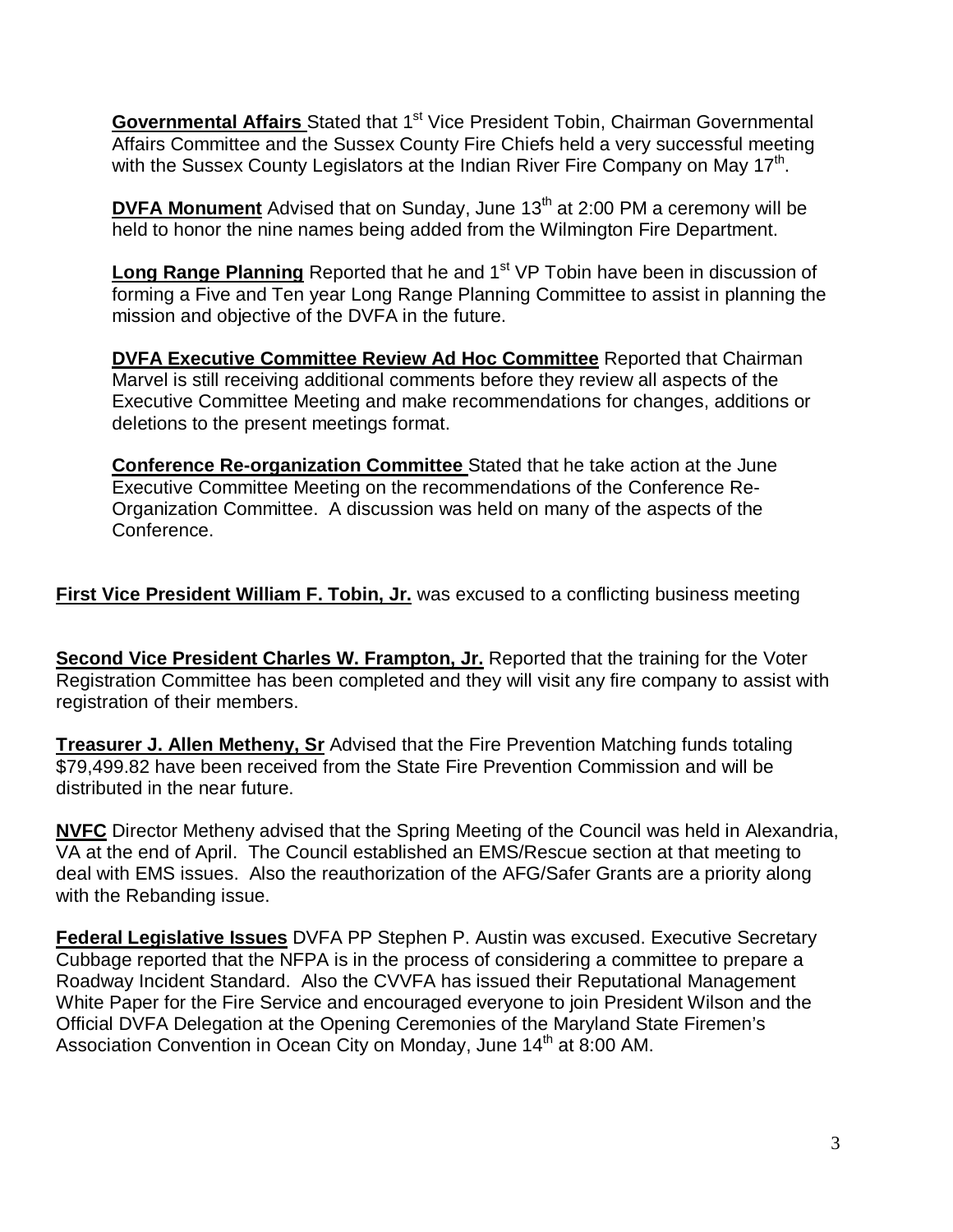**DVFA Foundation** Executive Secretary Cubbage reported for Chairman Stephen P. Austin that the Foundation met on Monday, May 10, 2010 at the Kent County EOC. The next meeting will be August 16, 2010. All are Welcome.

**Recruitment & Retention Coordinator** President Wilson advised that Kim Willson the R & R Coordinator has prepared Outreach Brochures that can be utilized by each fire department in their R & R Efforts. Also the Sub Grants are about to be awarded to individual fire departments for their Retention efforts. Also an R & R Video has been prepared along with radio messages to be used in a Public Awareness campaign.

**DVFA Office** Executive Secretary Cubbage reported on the following:

**Comm. To Study EMS/Rescue Billing:** Reported that the Committee acting on behalf of the State Insurance Commissioner has held several meetings along with the Sub Committees. They are looking at the Legal, Coverage/Contractual, and Tax Trends across the Country and are preparing a white paper for the Insurance Commissioner. The fire service has at least two representatives from each county on the committee.

**Faith Mackenzie Kiser** Advised that Faith Mackenzie Kiser was born on May 11, 2010 At 11:38 PM, weighing 7 lbs 4 oz's and 20.5 inches long. Her parents Walt & Melissa Kiser are doing well and thank everyone for well wishes.

**DVFA Part Time Assistant** Stated that with Melissa being out on maternity for a minimum of six weeks, requested authority to hire a part time person to assist with the office duties in preparation for the Executive Committee Meeting and the end of the Legislative Year.

**Motion by Director Boyer, seconded by Director Snell that the Executive Secretary be given the authority to hire a part time person to assist during Melissa's maternity leave. Motion Carried** 

### **Comments by Officers or Visitors:**

President Wilson discussed the formation of the National Fire Heritage Center in Emmitsburg, MD.

### **CLOSING COMMENTS:**

President Wilson Thanked everyone for their attendance and their continued participation in the Delaware Fire Service.